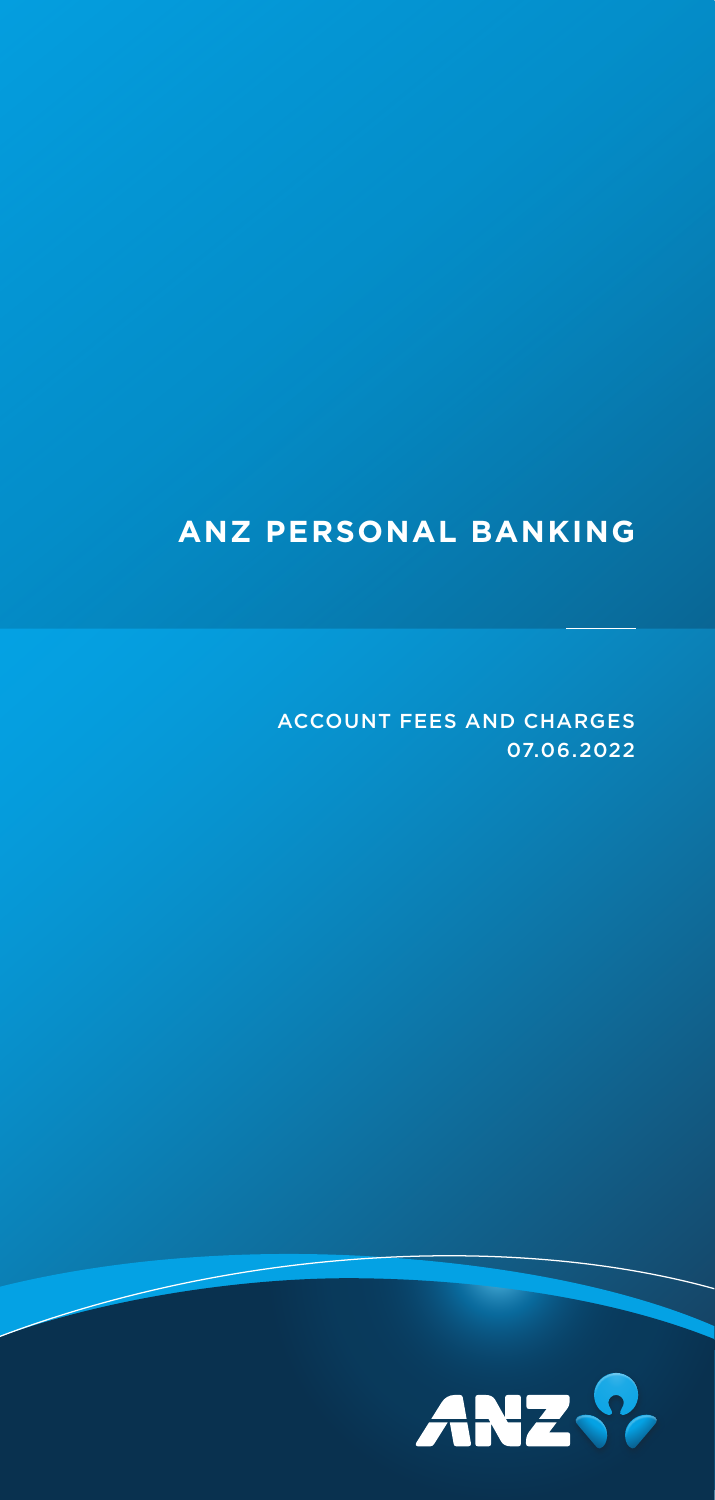This booklet sets out our main fees and charges for our products for personal customers. It also includes information on fee exemptions and concessions available to our customers.

We hope that this booklet will meet your needs. If you want to know more about our products and services, please phone us on 13 13 14, visit [www.anz.com](http://www.anz.com) or visit your local ANZ Branch.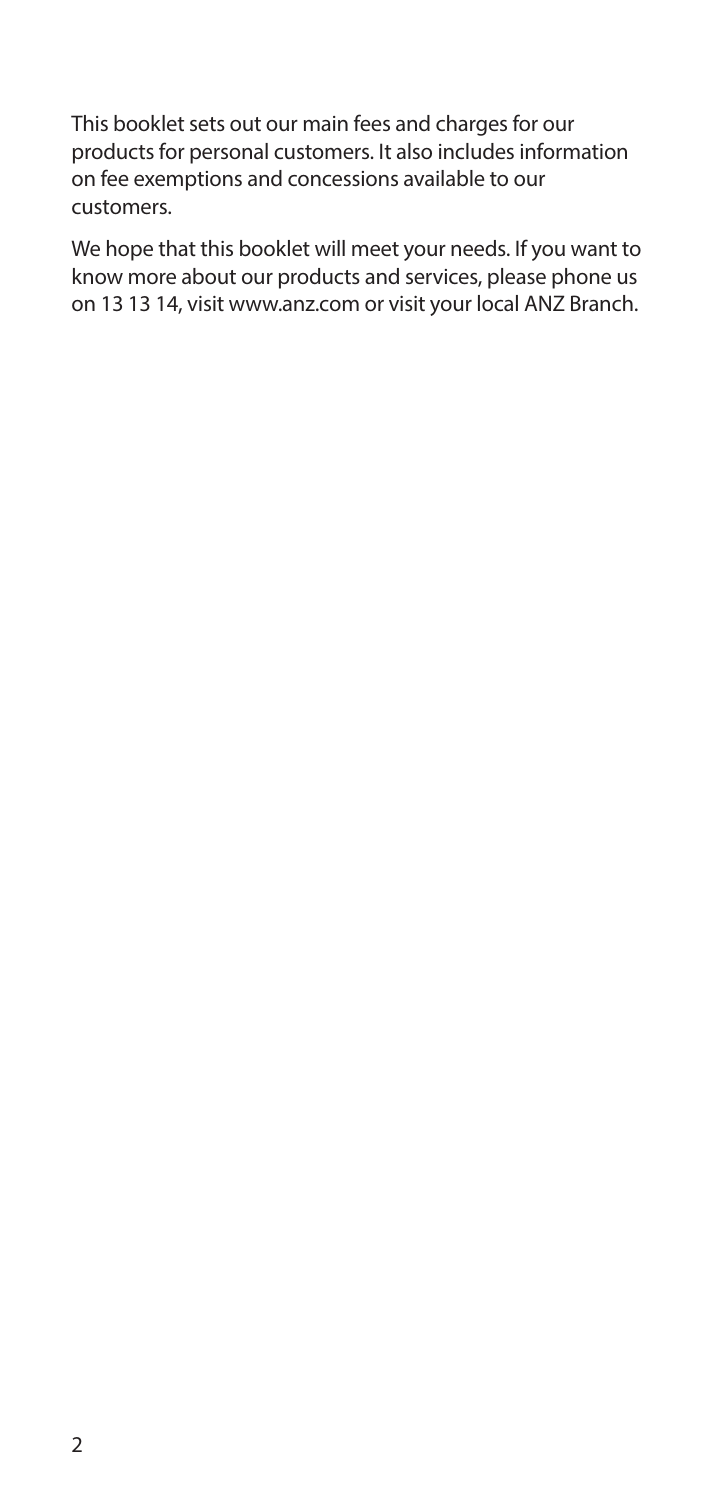### **CONTENTS**

| <b>ANZ Everyday Accounts</b>                | 4  |
|---------------------------------------------|----|
| <b>Offset accounts</b>                      | 5  |
| <b>ANZ Assured &amp; Personal Overdraft</b> | 6  |
| ANZ Assured (\$500 or \$1,000 credit limit) | 6  |
| Personal Overdraft                          | 6  |
| Definitions and other key concepts          | 8  |
| <b>Associated Account Fees and Charges</b>  | 11 |
| <b>Exemptions and Concessions</b>           | 14 |
| <b>ANZ Credit Card Accounts</b>             | 15 |
| Annual fees and reward fees                 | 15 |
| Cash Advance Fee                            | 16 |
| Late Payment Fee                            | 18 |
| Overlimit Fee                               | 19 |
| <b>Balance Transfer Fee</b>                 | 20 |
| Instalment Plan Fee                         | 20 |
| <b>ANZ Loan Accounts</b>                    | 20 |
| Car Ioans                                   | 20 |
| Instalment Plan Fee                         | 20 |
| Personal loans                              | 21 |
| <b>Personal Accounts</b>                    | 22 |
| Personal Accounts no longer offered         | 22 |

This booklet forms part of the terms and conditions for:

- certain ANZ Saving & Transaction Products
- ANZ V2+Broking Accounts

Some common fees for consumer lending and credit cards are also included. Other fees and charges may apply. Please see the 'ANZ Personal Banking General Fees and Charges' booklet.

MasterCard is the registered trademark of MasterCard International Incorporated.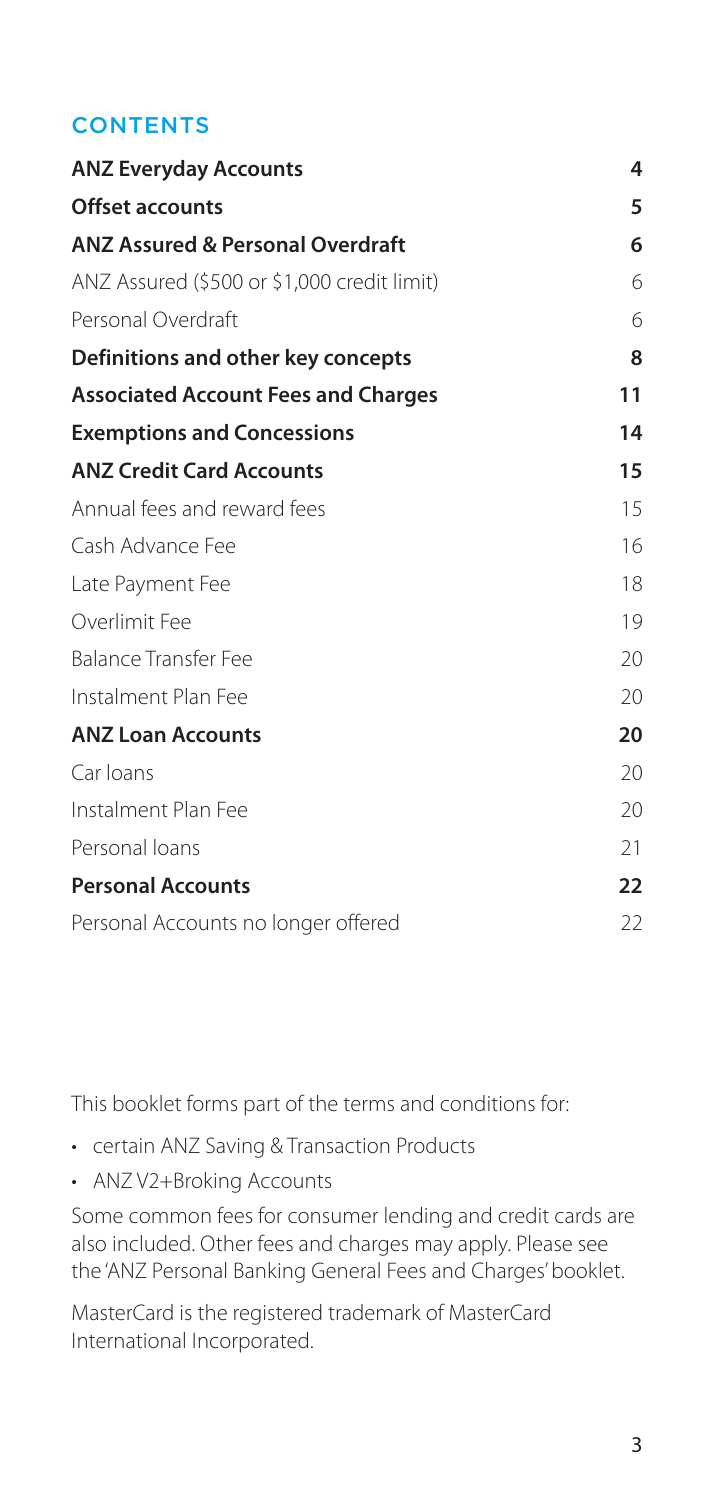### <span id="page-3-0"></span>**ANZ EVERYDAY ACCOUNTS**

|                                               | Monthly<br>Account<br><b>Service Fee</b><br>(see note 1) | Minimum balance |
|-----------------------------------------------|----------------------------------------------------------|-----------------|
| ANZ Access Advantage                          | \$5<br>(see note 2)                                      | Does not apply  |
| <b>ANZ Premium Cash</b><br>Management Account | Nil                                                      | Does not apply  |
| <b>ANZ SMSF Cash Hub</b>                      | Nil                                                      | Does not apply  |
| <b>ANZ V2 PLUS</b>                            | <b>Nil</b>                                               | \$5,000         |
| <b>ANZ Progress Saver</b>                     | Nil                                                      | Does not apply  |
| <b>ANZ Access Basic</b>                       | Nil                                                      | Does not apply  |
| <b>ANZ Pensioner</b><br>Advantage             | Nil                                                      | Does not apply  |
| <b>ANZ Online Saver</b>                       | <b>Nil</b>                                               | Does not apply  |

### **OFFSET ACCOUNTS**

| ANZ One | 510 | Does not apply |  |
|---------|-----|----------------|--|
|---------|-----|----------------|--|

#### See page 22 of this booklet for accounts no longer available.

- Note 1 the cycle for charging the Monthly Account Service Fee and for assessing the number of included ANZ Transactions that apply to your account and the number of additional ANZ Transactions on your account for which Additional Transaction Fees may be charged, is explained under Fee Charging Date on pages 8-9 of this booklet.
- Note 2 fee exemptions may apply see page 14 of this booklet for Exemptions and Concessions details.
- Note 3 a reference to an ANZ Transaction being 'included' indicates that the ANZ Transaction is not subject to an Additional Transaction Fee only. While an ANZ Transaction may not attract an Additional Transaction Fee, it may still attract one or more of the fees and charges listed on pages 11-13 of this booklet or in any of the other terms and conditions for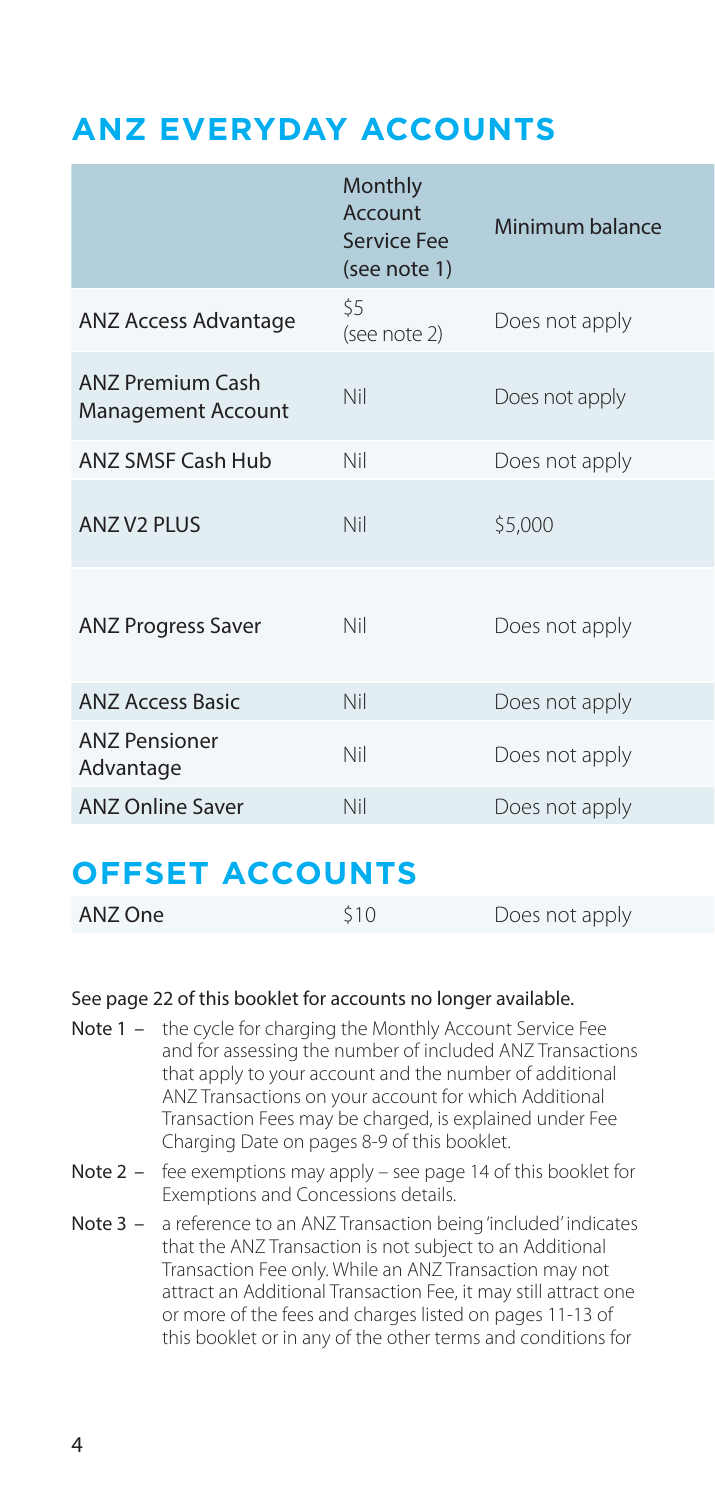### <span id="page-4-0"></span>**ACCOUNT FEES AND CHARGES**

| Included monthly ANZ<br><b>Transactions</b><br>(see notes 1 and 3)                    | <b>Additional Transaction</b><br>Fees per ANZ Transaction<br>type<br>(see notes 1 and 3) |
|---------------------------------------------------------------------------------------|------------------------------------------------------------------------------------------|
| Unlimited                                                                             | Nil                                                                                      |
| Unlimited Internet Banking<br><b>Transactions</b><br>5 other ANZ Transactions         | Staff Assisted \$2.50<br>Electronic 50 cents<br>Cheque 50 cents                          |
| Unlimited                                                                             | Nil                                                                                      |
| Unlimited Internet Banking<br>Transactions<br>5 other ANZ Transactions                | Staff Assisted \$2.50<br>Electronic 50 cents                                             |
| Unlimited Internet Banking<br>Transactions<br>1 other ANZ Transaction<br>(see note 4) | Staff Assisted \$2.50<br>Electronic \$1.00<br>(see note 2)                               |
| Unlimited                                                                             | Nil                                                                                      |
| Unlimited                                                                             | Nil                                                                                      |
| Unlimited                                                                             | Nil                                                                                      |

### **ACCOUNT FEES AND CHARGES**

ANZ One \$10 Does not apply Unlimited Nil

your account. Except as otherwise noted, those other fees and charges are separate from, and apply in addition to, any Additional Transaction Fee.

The terms and conditions of your account determine what types of transactions may be conducted on your account. Not all ANZ Transactions or other transaction types are permitted on all accounts.

Note 4 – all relevant transactions on an ANZ Progress Saver account will be taken into account for the purposes of determining whether bonus interest will be paid on the account in respect of a particular calendar month, even if the transactions do not attract Additional Transaction Fees.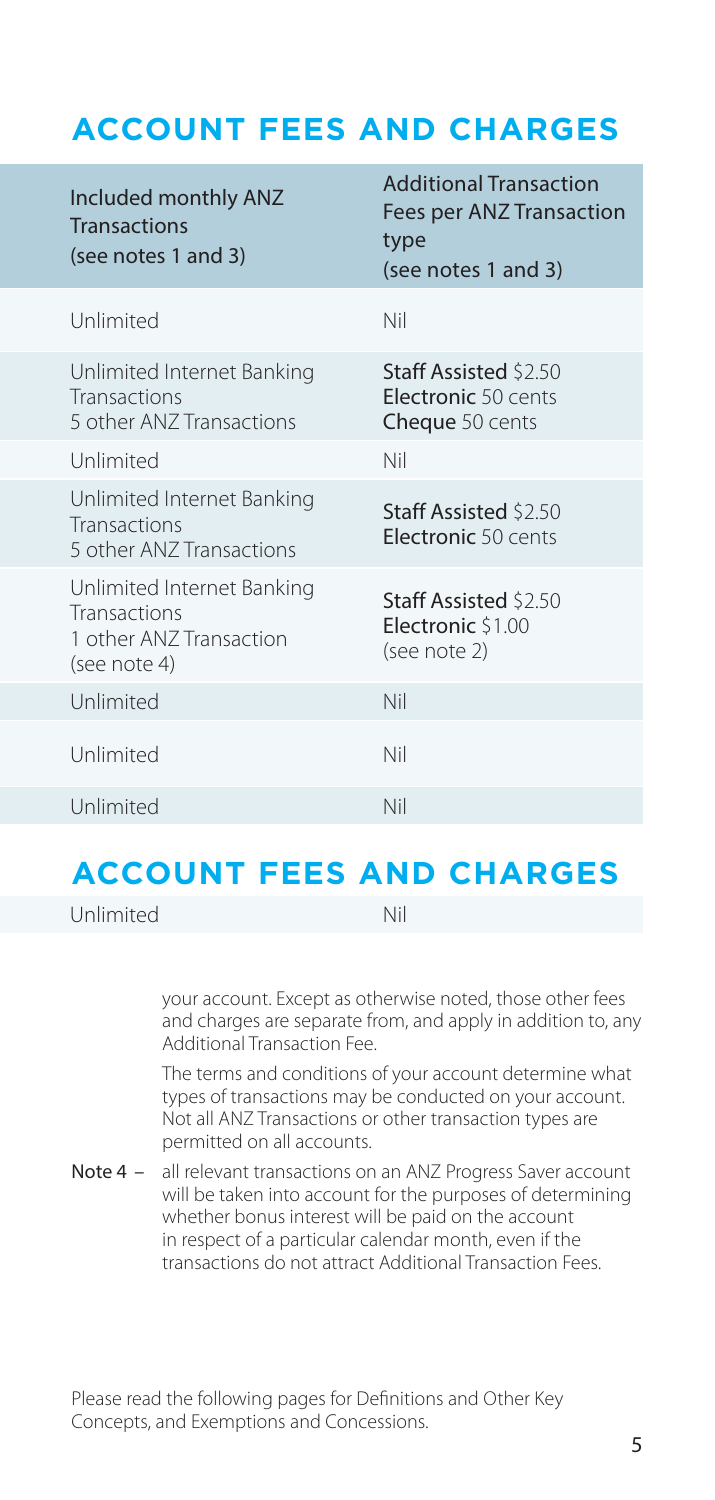### <span id="page-5-0"></span>**ANZ ASSURED & PERSONAL OVERDRAFT**

### ANZ ASSURED (\$500 OR \$1,000 CREDIT LIMIT)

Loan Approval Fee<sup>\*</sup> 50

### PERSONAL OVERDRAFT

Product not available for sale after 4 July 2021.

### **Loan Approval Fee\***

A Loan Approval Fee is payable for any approved application by you to increase an existing credit limit.

The Loan Approval Fee is payable at the time that a new facility becomes effective or upon the relevant changes to an existing facility being entered into ANZ's systems.

| Amount of credit limit                      | Fee   |
|---------------------------------------------|-------|
| Less than $$20,000$                         | \$100 |
| \$20,000 and over but less than<br>\$50,000 | \$200 |
| \$50,000 and over                           | \$500 |

\* The Loan Approval Fee may be referred to in your statement of account as the "Overdraft / Facility Approval Fee".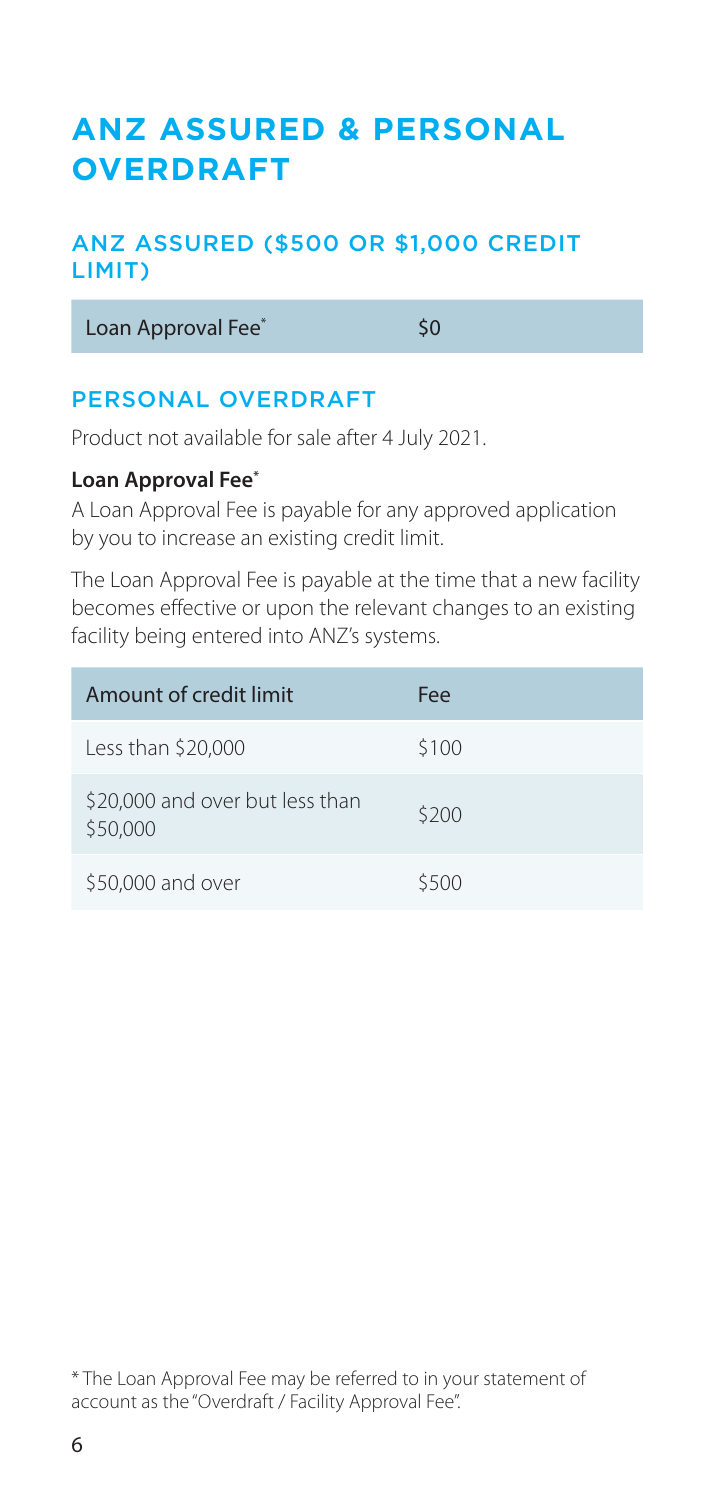### **Credit Facility Fee**

| Amount of credit limit | Fee                       |
|------------------------|---------------------------|
| Less than $$20,000$    | \$200 p.a.                |
| \$20,000 and over      | 1.7% of credit limit p.a. |

The Credit Facility Fee is debited to your account in arrears on a monthly, quarterly or annual basis (as applicable). The Credit Facility Fee is calculated on a daily basis by reference to the credit limit on that day, on the basis (as relevant) of the applicable annual fee divided by 366 or by applying the applicable percentage rate divided by 366 to your credit limit. Debits will be equal to the aggregate of the daily amounts for the relevant cycle.

A pro rata amount is debited on each occasion on which your credit limit is changed, upon expiry or cancellation of the Personal Overdraft facility and upon the transfer or closure of your linked account, based on the number of days in the cycle up to the relevant event.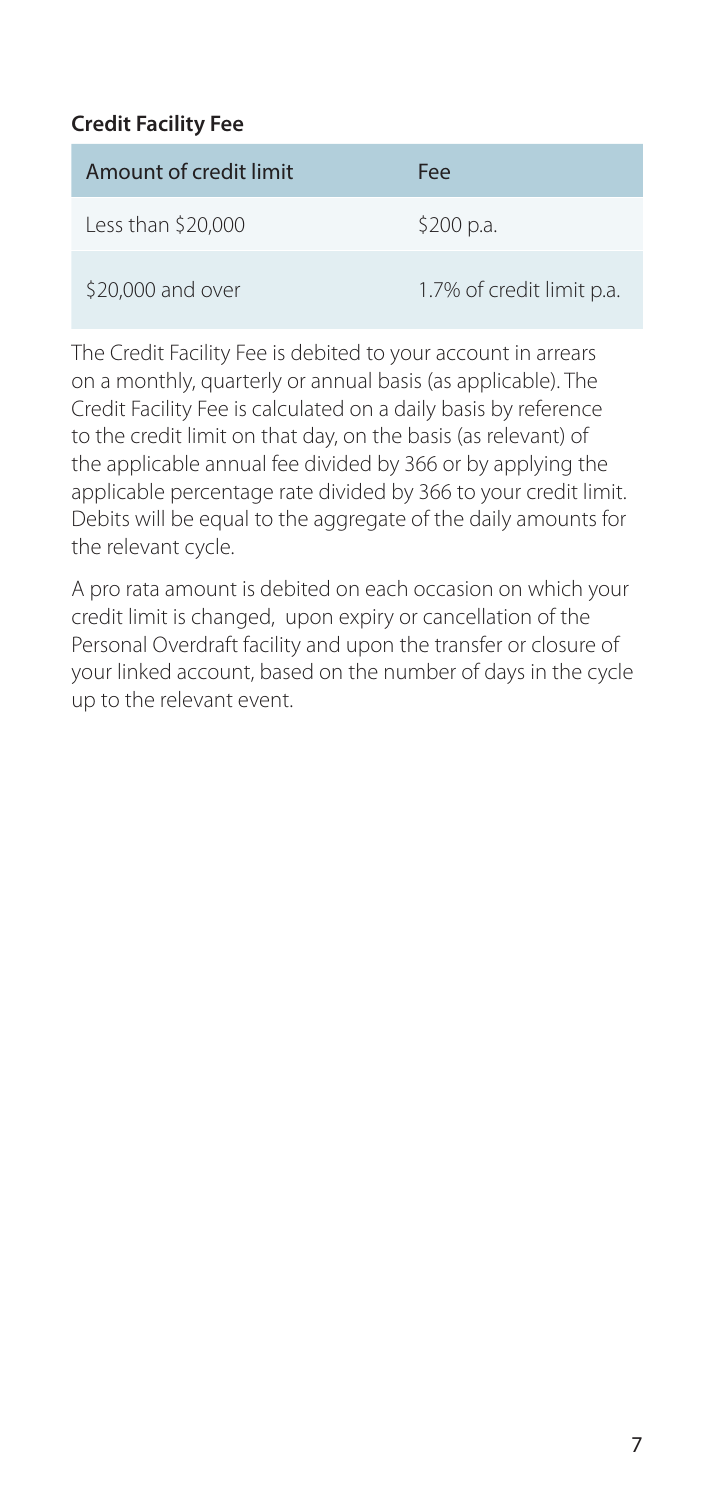# <span id="page-7-0"></span>**DEFINITIONS AND OTHER KEY CONCEPTS**

### **ANZ Transactions**

Includes Staff Assisted Transactions, Cheque Transactions, Electronic Transactions and Internet Banking Transactions, but excludes those transactions noted as Excluded Transactions below.

### **Monthly Account Service Fee**

A set fee we charge on a monthly basis for managing and maintaining your account. See Fee Charging Date below for details of when this fee is debited to your account.

### **Additional Transaction Fees (formerly Excess Withdrawal Fees)**

Apply once you have fully utilised your included ANZ Transaction quota for a monthly cycle (as applicable). Additional Transaction Fees are aggregated and debited to your account monthly based on the number and type of relevant additional ANZ Transactions processed to your account on or before the last day of the monthly cycle and after the end of the previous monthly cycle (or, for the first monthly cycle, since the account was opened). See Fee Charging Date below for details of when these fees are debited to your account.

### **Fee Charging Date**

If a Monthly Account Service Fee or Additional Transaction Fees apply to your account, they will be debited to your account monthly from the date on which your account was opened, except as noted below or unless we advise you of another date. The monthly cycle for assessing the number of included ANZ Transactions that apply to your account and the number of additional ANZ Transactions on your account for which Additional Transaction Fees may be charged will be determined on the same basis, except as noted below.

Where the relevant fees are scheduled to be debited on a non-business day, they will be debited on the preceding business day (except as noted below), and the monthly cycle for assessing ANZ Transactions will end on that day.

However, where that preceding business day is not in the same calendar month as the scheduled date, the relevant fees will instead be debited on the next business day. The debit will generally be with effect from the scheduled date.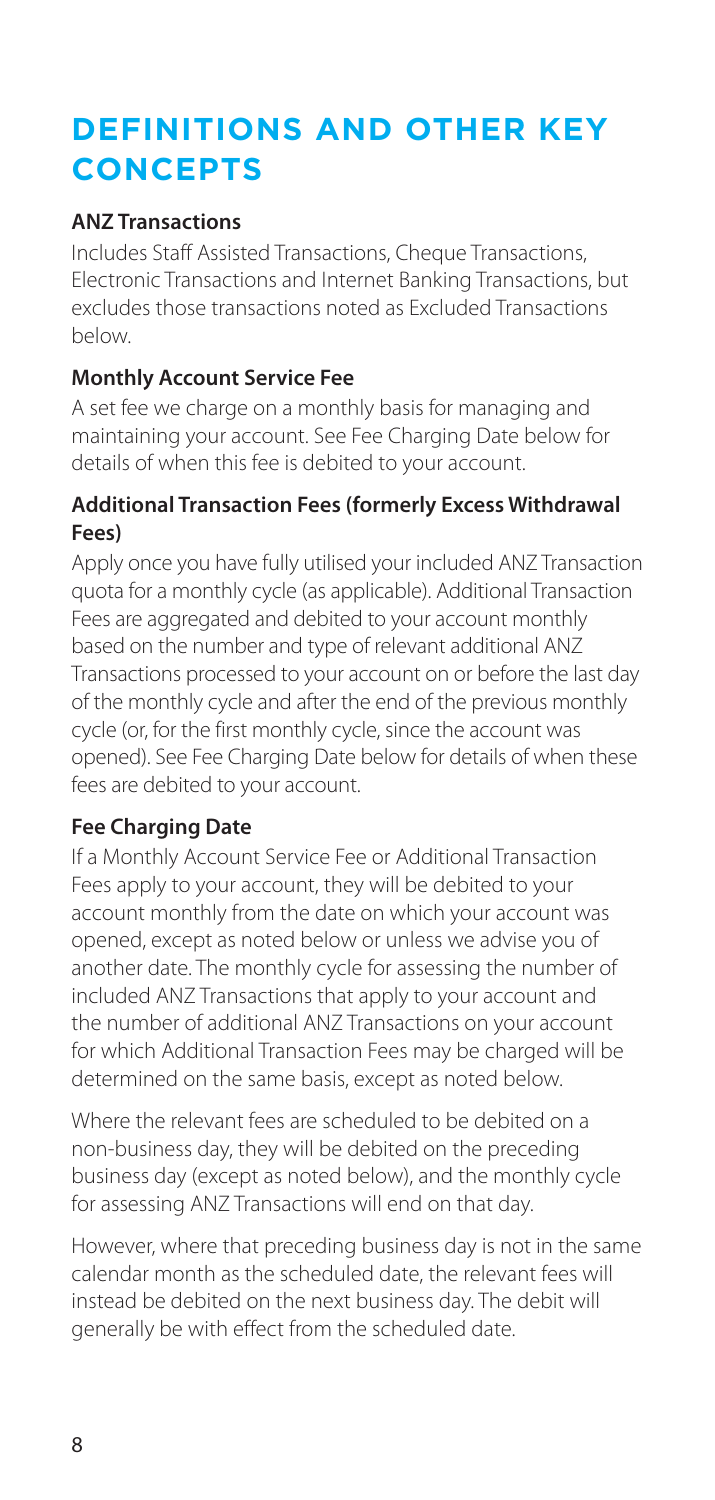For all ANZ Access Advantage accounts for which the Monthly Account Service Fee may be waived in the circumstances referred to in the first paragraph of the section entitled 'Exemptions and Concessions', the Monthly Account Service Fee will be debited on the last business day of each calendar month.

For all ANZ Progress Saver accounts, ANZ Premium Cash Management accounts and ANZ V2 PLUS accounts, any Additional Transaction Fees will be debited, and the monthly cycle for ANZ Transactions will end, on the last business day of each calendar month.

### **Staff Assisted Transactions**

- A cash withdrawal from your ANZ account made over the counter at an ANZ branch, whether using a card or not.
- A withdrawal from your ANZ account via cheque written by you and then cashed, by you or another person, over the counter at an ANZ branch.
- A transfer from your ANZ account to another account (including a non-ANZ account) made over the counter at an ANZ branch, whether using a card or not.
- A transfer from your ANZ account made over the telephone (excluding via ANZ Phone Banking) pursuant to a funds transfer authority.
- A withdrawal from your ANZ account that ANZ permits you to make in person at the premises of an agent, contractor or service provider of ANZ.
- Any other withdrawal or transfer from your ANZ account that is manually processed by ANZ staff that ANZ determines to be a Staff Assisted Transaction.

### **Cheque Transactions**

A withdrawal from your ANZ account via cheque written by you, excluding a withdrawal that is a Staff Assisted Transaction.

### **Electronic Transactions**

- A cash withdrawal from your ANZ account made at an ANZ ATM in Australia.
- A transfer from your ANZ account to a linked account made at an ANZ ATM in Australia.
- A cash withdrawal or purchase made via EFTPOS within Australia from or using your ANZ account, and a purchase using your ANZ account made online or over the phone where the financial institution accepting or processing the purchase is in Australia.
- A transfer from your ANZ account to a linked account, or a BPAY® Payment<sup>#</sup>, made via ANZ Phone Banking.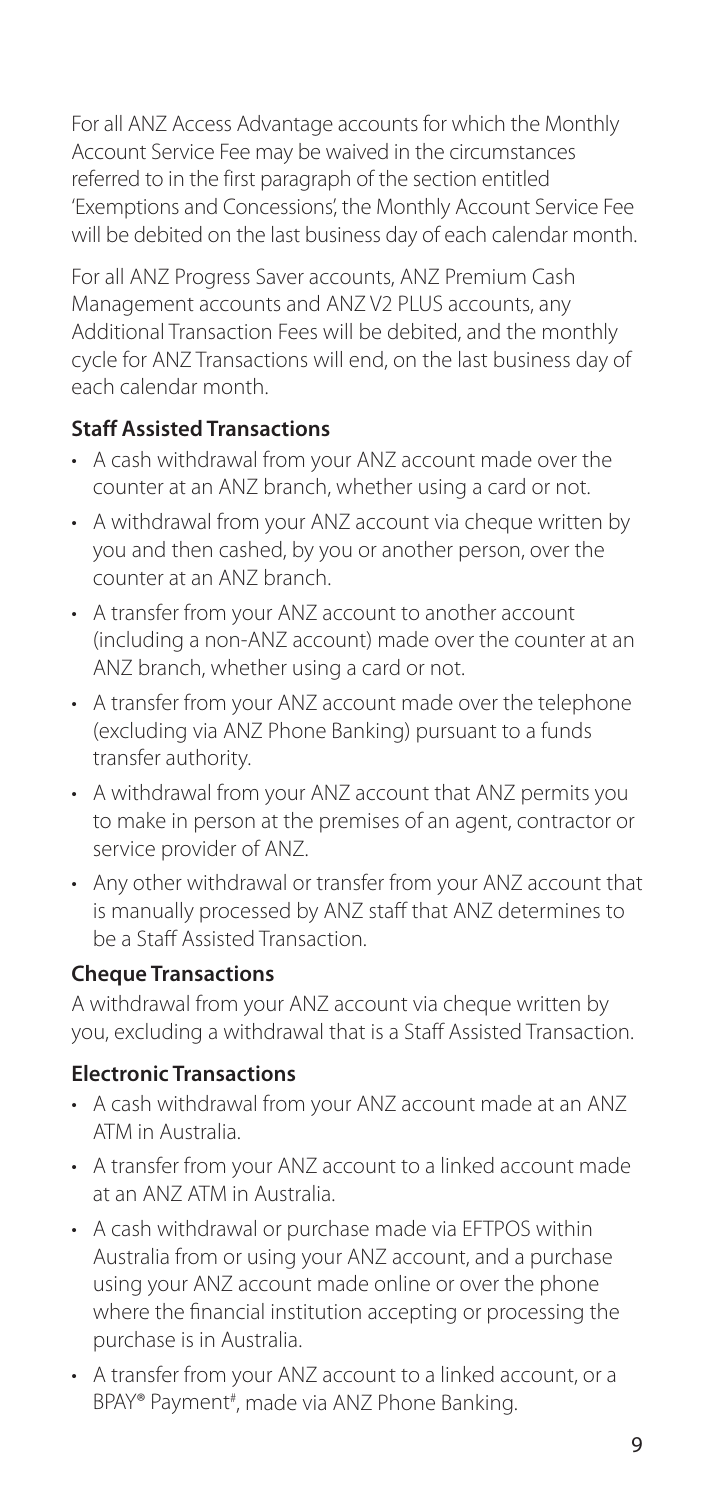• Any other withdrawal or transfer from your ANZ account (excluding a Staff Assisted Transaction, Cheque Transaction, Internet Banking Transaction or Excluded Transaction) that ANZ determines to be an Electronic Transaction.

### **Internet Banking Transactions**

- A transfer from your ANZ account to another account (including a non-ANZ account) made via ANZ Internet Banking, including a BPAY® Payment, a Pay Anyone transaction and a recurring payment.
- A BPAY® Payment from your ANZ account made via ANZ Mobile Banking.

### **Excluded Transactions**

The following transactions are not ANZ Transactions and therefore do not count towards your monthly included ANZ Transaction quota, and are not charged Additional Transaction Fees:

- Balance enquiries on your ANZ account at ANZ ATMs or non-ANZ ATMs.
- Withdrawals from your ANZ account at non-ANZ ATMs.
- **EFTPOS transactions outside Australia on your ANZ account.** including purchases made online or over the phone where the financial institution accepting or processing the purchase is outside of Australia.
- Periodical payments from your ANZ account.

However, while a transaction may not be an ANZ Transaction and therefore not attract an Additional Transaction Fee, it may still attract one or more of the fees and charges listed on pages 11-13 of this booklet or in the 'ANZ Personal Banking General Fees and Charges' booklet. Except as otherwise noted, those other fees and charges are separate from, and apply in addition to, any Additional Transaction Fee. In addition, all relevant transactions on an ANZ Progress Saver account will be taken into account for the purposes of determining whether bonus interest will be paid on the account in respect of a particular calendar month, even if the transactions are not ANZ Transactions.

<sup>®</sup> Registered to BPAY Pty Ltd ABN 69 079 137 518

<sup>#</sup> BPAY® Payment means a payment made via the BPAY® Payments service provided by BPAY Pty Ltd.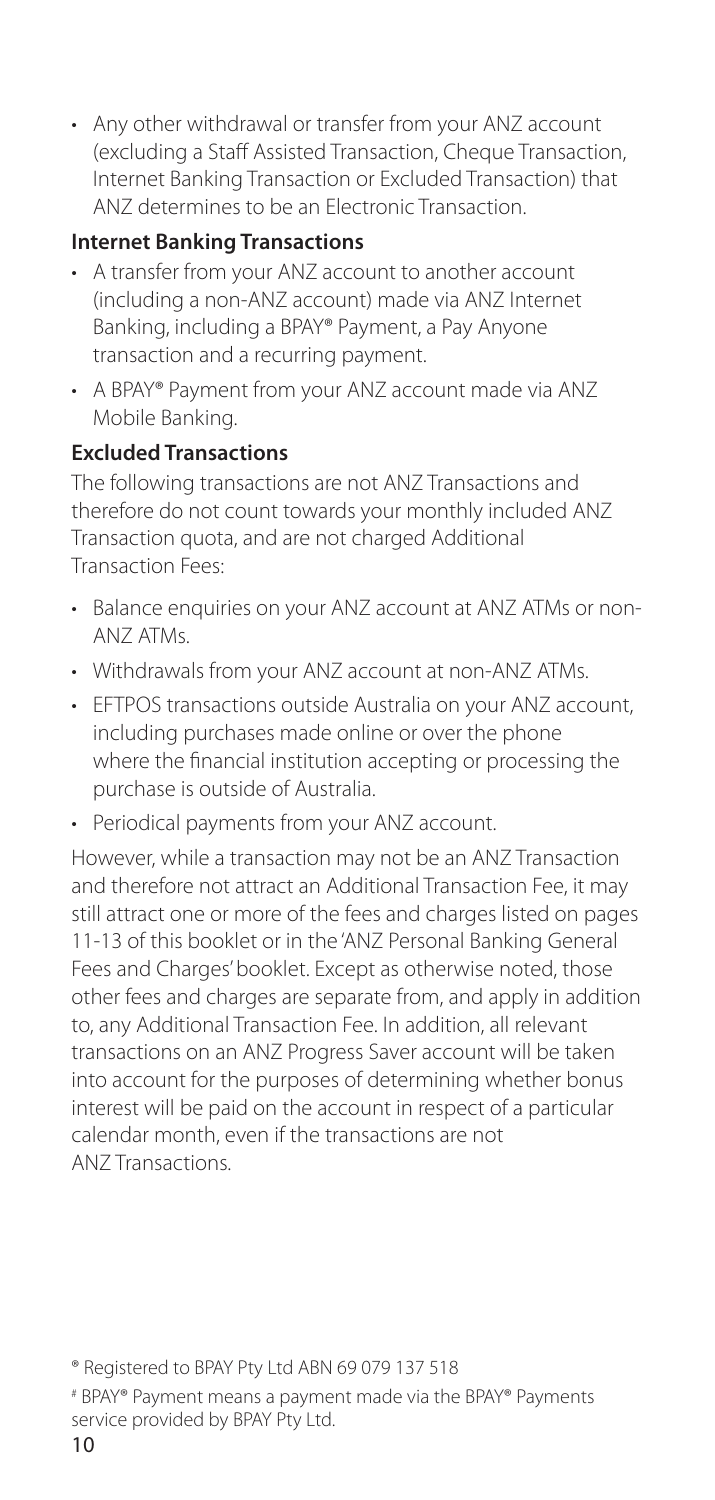# <span id="page-10-0"></span>**ASSOCIATED ACCOUNT FEES AND CHARGES**

While as an ANZ customer we do not charge you ATM fees for balance enquiries, or for withdrawals from non-ANZ ATMs in Australia, you may be charged a fee by the operator of a non-ANZ ATM (whether in or outside Australia) for a balance enquiry or withdrawal at the ATM. A surcharge may also be imposed for some ATM or branch withdrawals outside Australia and some EFTPOS transactions

#### Overseas Transaction Fee (see note 5)

ANZ will charge 3% of the value of any International Transaction charged or credited to an ANZ account.

It may not always be clear to you when use of your ANZ account is an International Transaction, for example where the merchant or financial institution processing a charge or credit is located outside of Australia.

For the purpose of the Overseas Transaction Fee, an International Transaction is any purchase (including a purchase of items directly convertible to Australian currency cash), cash withdrawal or credit (including a refund or reversal in respect of a purchase) processed to your ANZ account:

- In a currency other than Australian currency; or
- Where the merchant or financial institution accepting or processing the debit or credit is outside of Australia; or
- Which is considered by Visa or Mastercard to require conversion into Australian currency (for example, where the debit or credit is submitted on behalf of a merchant to a financial institution by an intermediary that is outside of Australia).

The Overseas Transaction Fee is calculated on the value of the International Transaction (in the case of an EFTPOS transaction, inclusive of any merchant surcharge) and any ATM operator or branch fee that applies to the International Transaction. The Overseas Transaction Fee is debited to your ANZ account at the same time as the debit or credit is processed to your account.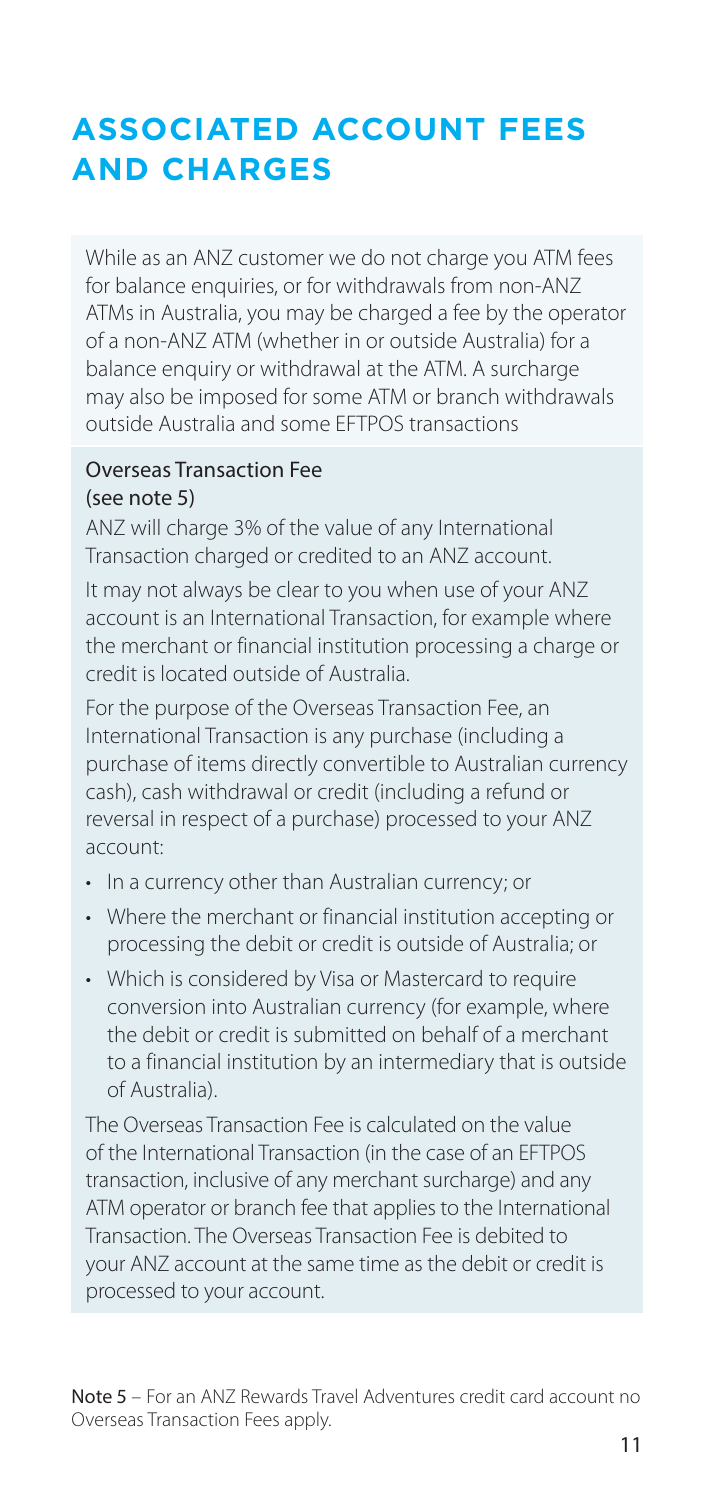| <b>Overseas ATM Transaction Fee</b><br>Applicable for a withdrawal from a non-<br>ANZ ATM outside Australia (per withdrawal),<br>and debited to your account at the same<br>time as the withdrawal is debited                                                                                                                                                                                                                                                                                                   | \$5                                                                                                         |
|-----------------------------------------------------------------------------------------------------------------------------------------------------------------------------------------------------------------------------------------------------------------------------------------------------------------------------------------------------------------------------------------------------------------------------------------------------------------------------------------------------------------|-------------------------------------------------------------------------------------------------------------|
| Informal Overdraft Debit Interest Rate (per annum)                                                                                                                                                                                                                                                                                                                                                                                                                                                              |                                                                                                             |
| In cases where an ANZ Assured facility<br>or Personal Overdraft facility is linked to<br>your account                                                                                                                                                                                                                                                                                                                                                                                                           | Debit interest<br>rate applicable<br>to the ANZ<br>Assured facility<br>or Personal<br>Overdraft<br>facility |
| • In other cases<br>The ANZ Retail Index Rate is published on<br>www.anz.com                                                                                                                                                                                                                                                                                                                                                                                                                                    | <b>ANZ Retail</b><br>Index Rate plus<br>8.5%                                                                |
|                                                                                                                                                                                                                                                                                                                                                                                                                                                                                                                 | (see note 6)                                                                                                |
| Dishonour Fee<br>Debited to your account on the day of<br>the dishonour for determining whether<br>to process a debit to your account using<br>the Informal Overdraft facility, where that<br>debit is declined. A Dishonour Fee is only<br>debited when the payment from your<br>account that is declined was attempted<br>via cheque or direct debit<br>(No fee is payable for ANZ Access Basic,<br>ANZ Access Limited and ANZ Pensioner<br>Advantage)                                                        | \$6                                                                                                         |
| Periodical Payment Non-payment Fee<br>Debited to your account when any<br>attempted periodical payment cannot<br>be made due to lack of cleared funds<br>(No fee is payable for ANZ Access Basic,<br>ANZ Access Limited and ANZ Passbook<br>Savings accounts)<br>See the 'ANZ Saving & Transaction<br>Products Terms and Conditions' booklet<br>for details on how to stop or change<br>a payment on a periodical payment<br>facility, or cancel the facility, before a<br>relevant periodical payment is made. | \$6                                                                                                         |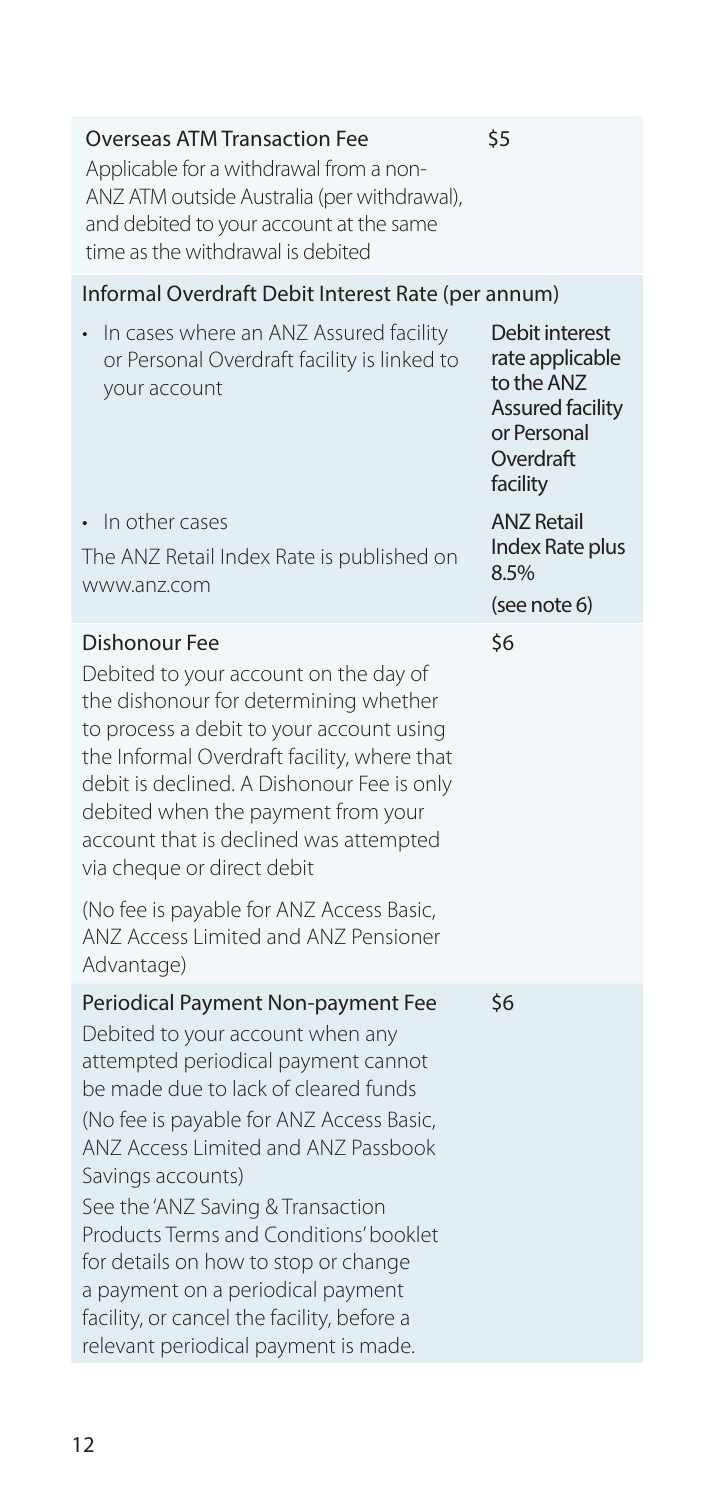- Note 6 not applicable in all cases. In the case of SMSF Cash Hub accounts, no debit interest is charged on Informal Overdrafts. In the case of ANZ One offset accounts, debit interest is charged on Informal Overdrafts at the ANZ Retail Index Rate plus 4% per annum. In the case of ANZ Home Loan Interest Saver offset accounts, debit interest is charged on Informal Overdrafts at the ANZ Retail Index Rate plus 2.25% per annum. In the case of ANZ Equity Manager accounts, debit interest is charged on the Informal Overdraft facility:
	- for accounts with a formal credit limit at the debit interest rate applicable to the overdrawn balance within the formal credit limit (being the ANZ Equity Manager Rate plus or minus any applicable margin) plus 4%; and
	- for accounts without a formal credit limit at the ANZ Equity Manager Rate plus or minus any applicable margin (see the 'ANZ Saving & Transaction Products Terms and Conditions' booklet for details).

The ANZ Equity Manager Rate is published on [www.anz.com](http://www.anz.com)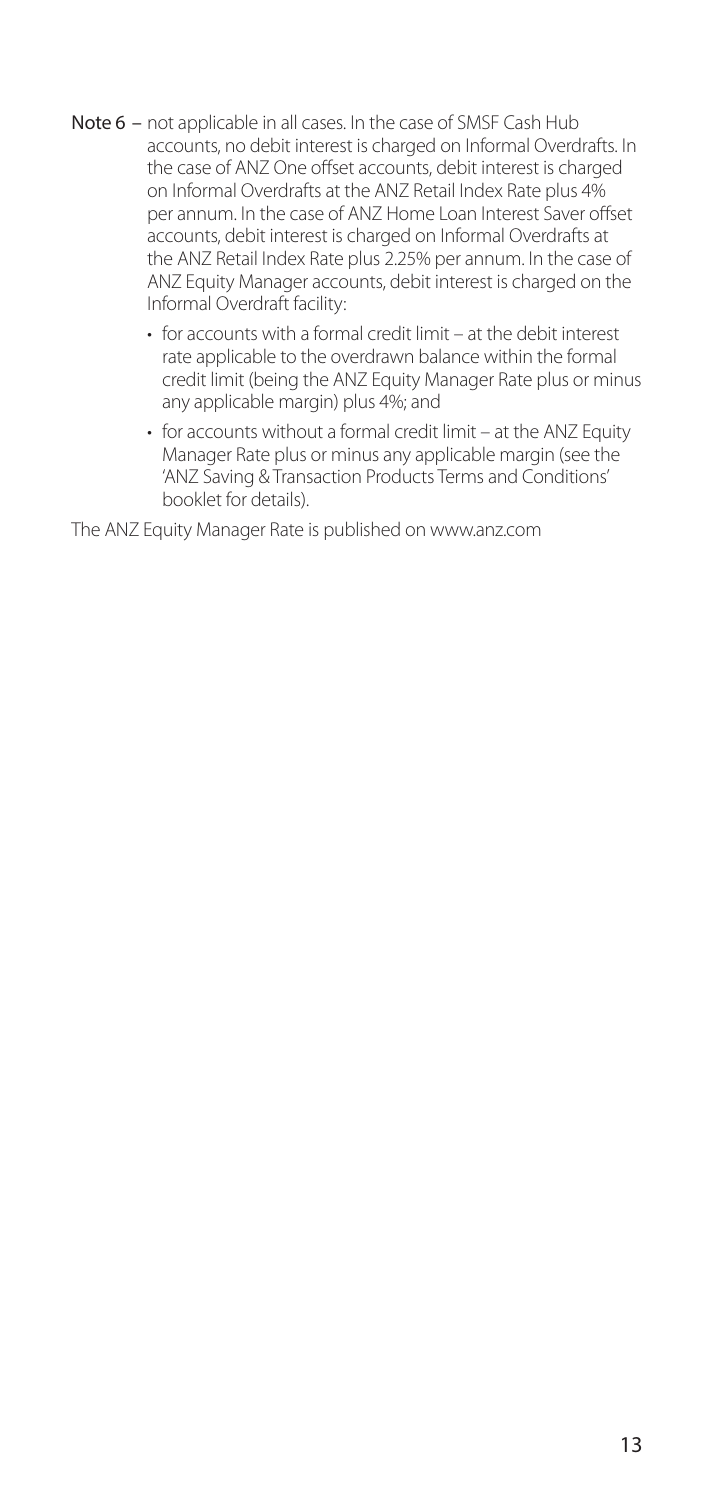## <span id="page-13-0"></span>**EXEMPTIONS AND CONCESSIONS**

We will waive the Monthly Account Service Fee on your ANZ Access Advantage Account for a particular monthly cycle if:

- You deposit \$2,000 or more into your account by the end of that cycle (being the last business day of the relevant calendar month); or
- ANZ otherwise decides that you are eligible.

You can also apply for us to waive the Monthly Account Service Fee on one nominated ANZ Access Advantage Account if any of the following apply:

- V You are under 25.
- Y You are 60 or over.
- 3 You are a full-time student at an Australian educational institution.
- $\checkmark$  You receive a disability support pension or mobility allowance from Centrelink.
- ✔ You have an eligible ANZ Home Loan, ANZ Residential Investment Loan or ANZ Portfolio facility (see note 7) and have your wages or salary paid into your ANZ account.
- $\checkmark$  You have a total of \$50,000 or more in one or more of the following personal accounts – ANZ Access Advantage, ANZ Access Select, ANZ Passbook Savings, ANZ Premier Cheque, ANZ Premium Cash Management, ANZ Progress Saver, an ANZ Term deposit, ANZ Online Saver or ANZ V2 PLUS (see note 8).

If you are aged under 18, you may apply for a waiver of ANZ Transaction Fees on any of your ANZ Progress Saver accounts.

### **Concessions at rural branches**

At some rural branches where there is no ANZ ATM in the local area, cash withdrawals made with an ANZ card over the counter at the ANZ branch will not be counted as Staff Assisted Transactions but will be treated as Electronic Transactions (that is, as an ANZ ATM withdrawal).

This concession is available on all card-based accounts listed on page 4 of this booklet (except ANZ V2 PLUS accounts).

- Note 7 loans not eligible include ANZ Simplicity PLUS, ANZ Money Saver (no longer sold), ANZ Easy Start (no longer sold) and ANZ Interest-in-Advance Residential Investment Loans. Only one nominated ANZ Access Advantage Account Fee waived per ANZ Portfolio, not based on sub accounts.
- Note 8 does not include ANZ V2 PLUS accounts opened through approved ANZ intermediaries or ANZ V2+Broking accounts.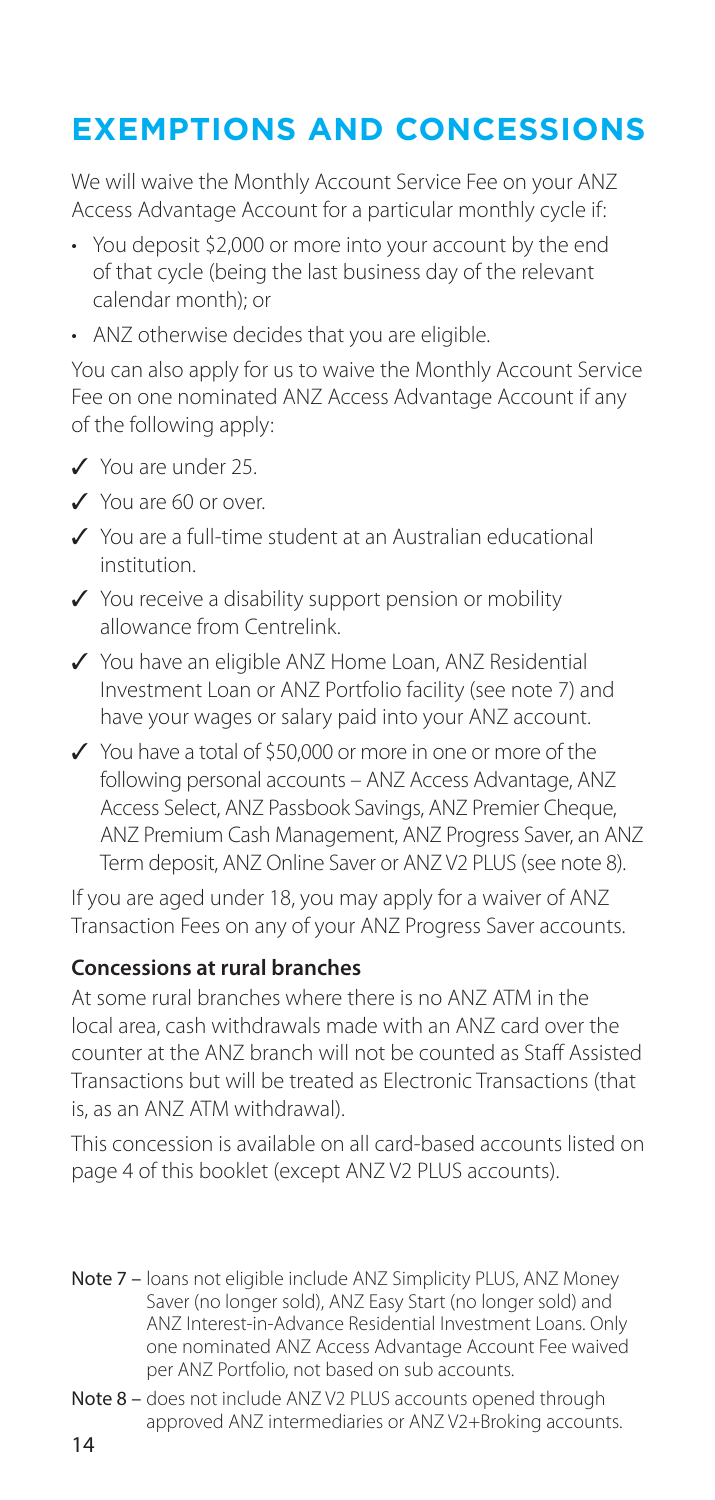### <span id="page-14-0"></span>**ANZ CREDIT CARD ACCOUNTS**

### ANNUAL FEES AND REWARD FEES

| Type of card                | <b>Annual Account Fee</b> |
|-----------------------------|---------------------------|
| ANZ Low Rate                | \$58                      |
| ANZ Low Rate Platinum       | \$99                      |
| ANZ First Free Days         | \$30                      |
| ANZ First Low Interest      | \$26                      |
| ANZ Free Days MasterCard®   | \$26                      |
| ANZ Low Interest MasterCard | \$26                      |
| ANZ Platinum <sup>^</sup>   | \$87 <sup>^</sup>         |
| ANZ Visa PAYCARD            | \$24                      |

^Your ANZ Platinum Annual Account Fee could be waived if you make Eligible Purchases of \$20,000 or more annually using your ANZ Platinum account. Eligible Purchases must be made in the year prior to your next Fee Date. Your Fee Date is the date that your account is assessed for charging an Annual Fee. If your account has not previously been charged an Annual Fee then for the purpose of determining your eligibility for the waiver, your Fee Date is the first date that your account is assessed for charging an Annual Fee. Eligible Purchases includes purchases made using your account, but excludes Balance Transfers, cash advances, interest, fees, transactions reversed and purchase refunds. If you do not make at least \$20,000 of Eligible Purchases in the year prior to your Fee Date the Annual Fee will be charged to your account.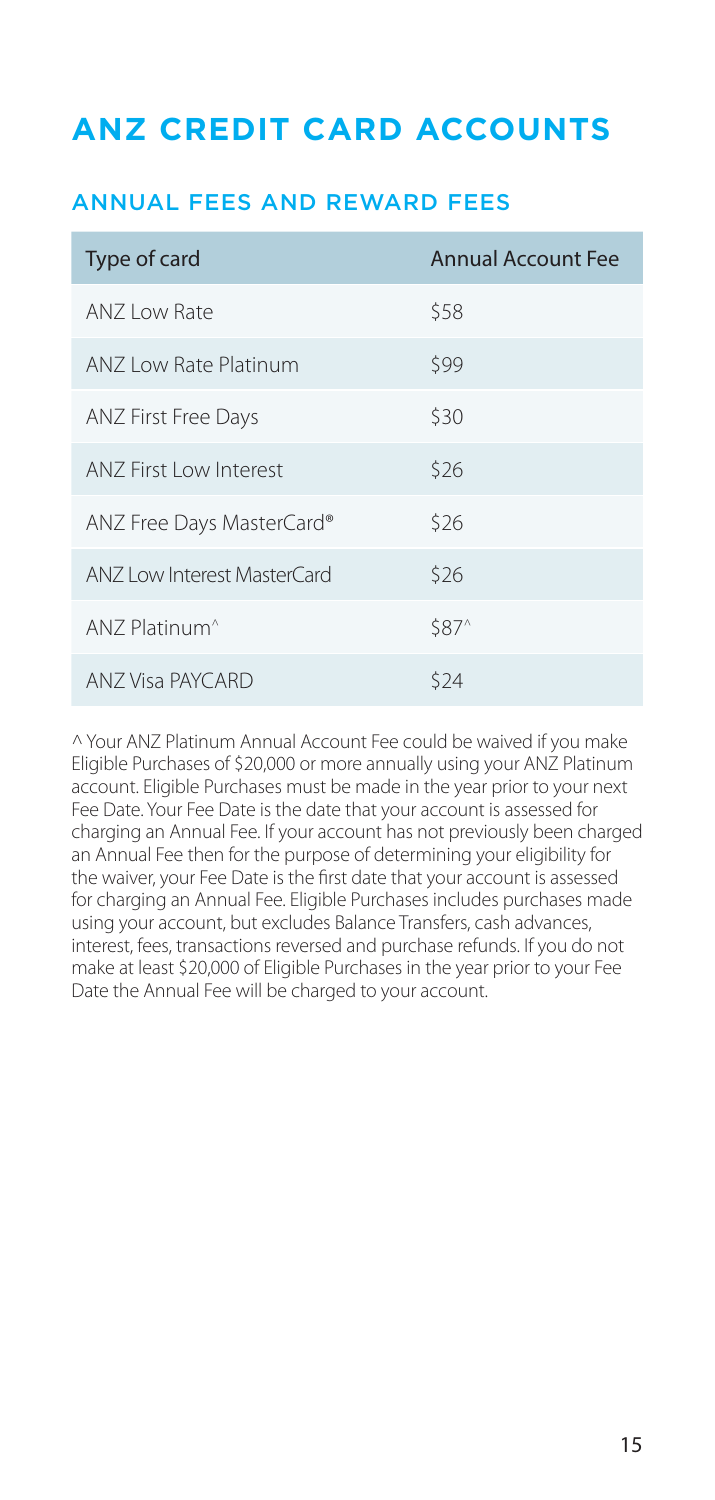<span id="page-15-0"></span>

| Type of card                            | Annual<br>Account<br>Fee | Annual<br>Rewards<br>Fee | Total<br>Fee |
|-----------------------------------------|--------------------------|--------------------------|--------------|
| <b>ANZ Frequent Flyer</b>               | \$40                     | \$55                     | \$95         |
| <b>ANZ Frequent Flyer</b><br>Platinum   | \$240                    | \$55                     | \$295        |
| ANZ Frequent Flyer Black                | \$370                    | \$55                     | \$425        |
| ANZ Rewards                             | \$25                     | \$55                     | \$80         |
| ANZ Rewards Platinum                    | \$40                     | \$55                     | \$95         |
| <b>ANZ Rewards Travel</b><br>Adventures | \$65                     | \$55                     | \$120        |
| <b>ANZ Rewards Black</b>                | \$320                    | \$55                     | \$375        |
| ANZ Rewards Visa<br><b>PAYCARD</b>      | \$10                     | \$22                     | \$32         |
| ANZ Balance Visa                        | \$57                     | \$22                     | \$79         |

- An annual fee of \$10 plus an Annual Rewards Program Services Fee of \$55 per Additional Cardholder applies to the ANZ Rewards range of credit cards.
- An annual fee of \$10 plus an Annual Rewards Program Services Fee of \$55 per Additional Cardholder applies to all the ANZ Frequent Flyer range of credit cards.
- An annual fee of \$10, plus an Annual Rewards Program Services Fee of \$22 per Additional Cardholder applies to ANZ Balance Visa.
- The Rewards Program Services Fee includes 10% GST.

### CASH ADVANCE FEE

### **ANZ Credit Card Accounts (excluding ANZ Rewards Travel Adventures)**

• A 3% fee or the minimum fee set out below, whichever is greater, will be charged if you obtain a cash advance from your credit card account. An ATM operator fee may also apply.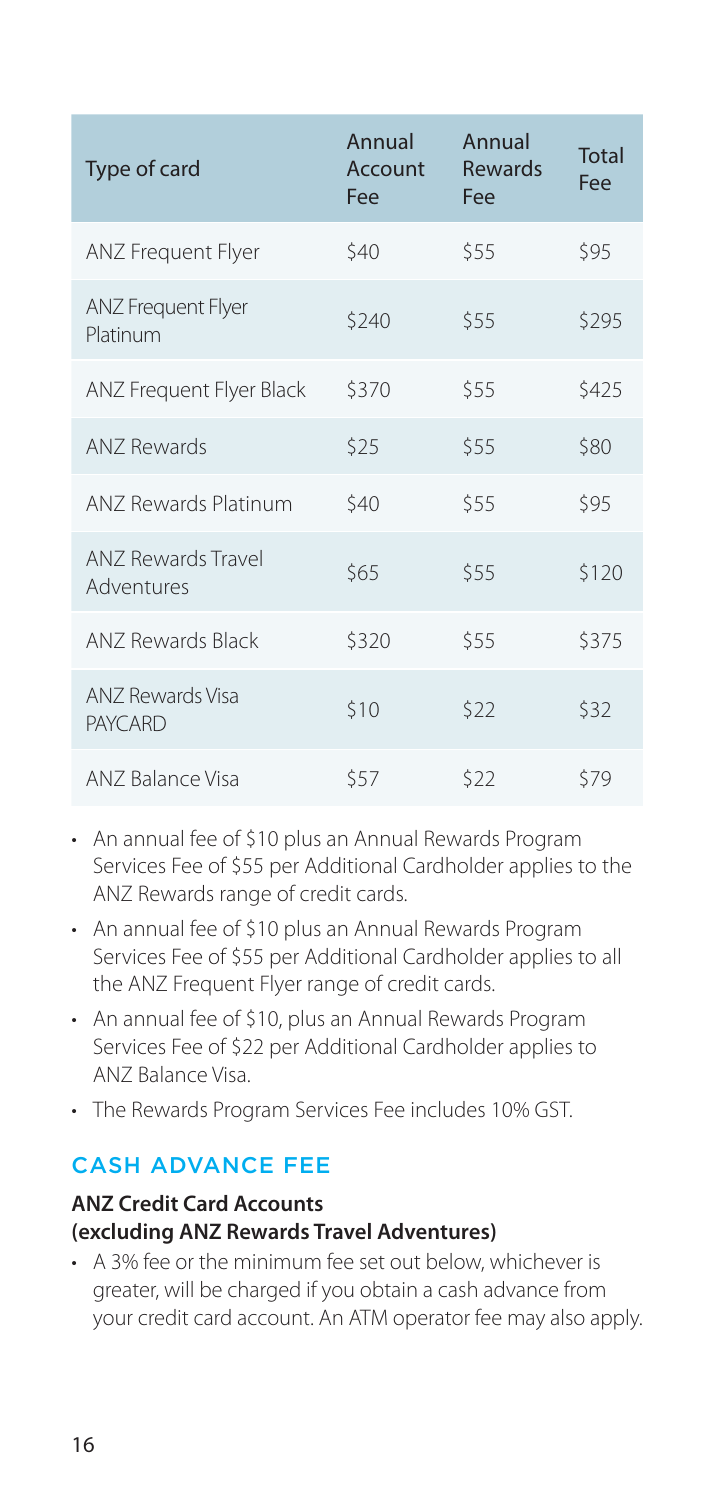- If the account is in credit balance at the time we process the cash advance, the credit amount will offset the amount of the cash advance in the calculation of the 3% fee. Please note that the credit balance at the time depends on when credits and debits are processed or posted to your account by ANZ, and the order they are processed in, in accordance with your account terms and conditions. Amounts and transactions displayed to you, including via ANZ mobile banking, internet banking, ATMs (including non-ANZ ATMs) and receipts (including ATM and teller receipts) may reflect both completed and pending credit or debit transactions. The credit balance may be affected by the completion, rejection or reversal of those transactions or other subsequent transactions. This means, for example, if you perform a credit transaction on your account after the close of business on the business day prior to performing a cash advance, or on the same day as performing a cash advance, the amount of that credit transaction may not form part of the credit balance which is offset against the amount of the cash advance in the calculation of the 3% fee even though the credit transaction may appear to be available.
- The 3% fee will be calculated with reference to the cash advance amount in Australian dollars (including any related charge such as any ATM operator fee) plus any Overseas Transaction Fee charged on the transaction.
- A minimum fee of \$4.00 will apply for cash advances made outside Australia at an ATM, bank or other financial institution or ANZ office.

### **ANZ Rewards Travel Adventures**

- A 3% fee will be charged if you obtain a cash advance from your credit card account unless the waiver described below applies.
- If the account is in credit balance at the time we process the cash advance, the credit amount will offset the amount of the cash advance in the calculation of the 3% fee. Please note that the credit balance at that time depends on when credits and debits are processed or posted to your account by ANZ, and the order they are processed in, in accordance with your account terms and conditions. Amounts and transactions displayed to you, including via ANZ mobile banking, internet banking, ATMs (including non-ANZ ATMs) and receipts (including ATM and teller receipts) may reflect both completed and pending credit or debit transactions. The credit balance may be affected by the completion, rejection or reversal of those transactions or other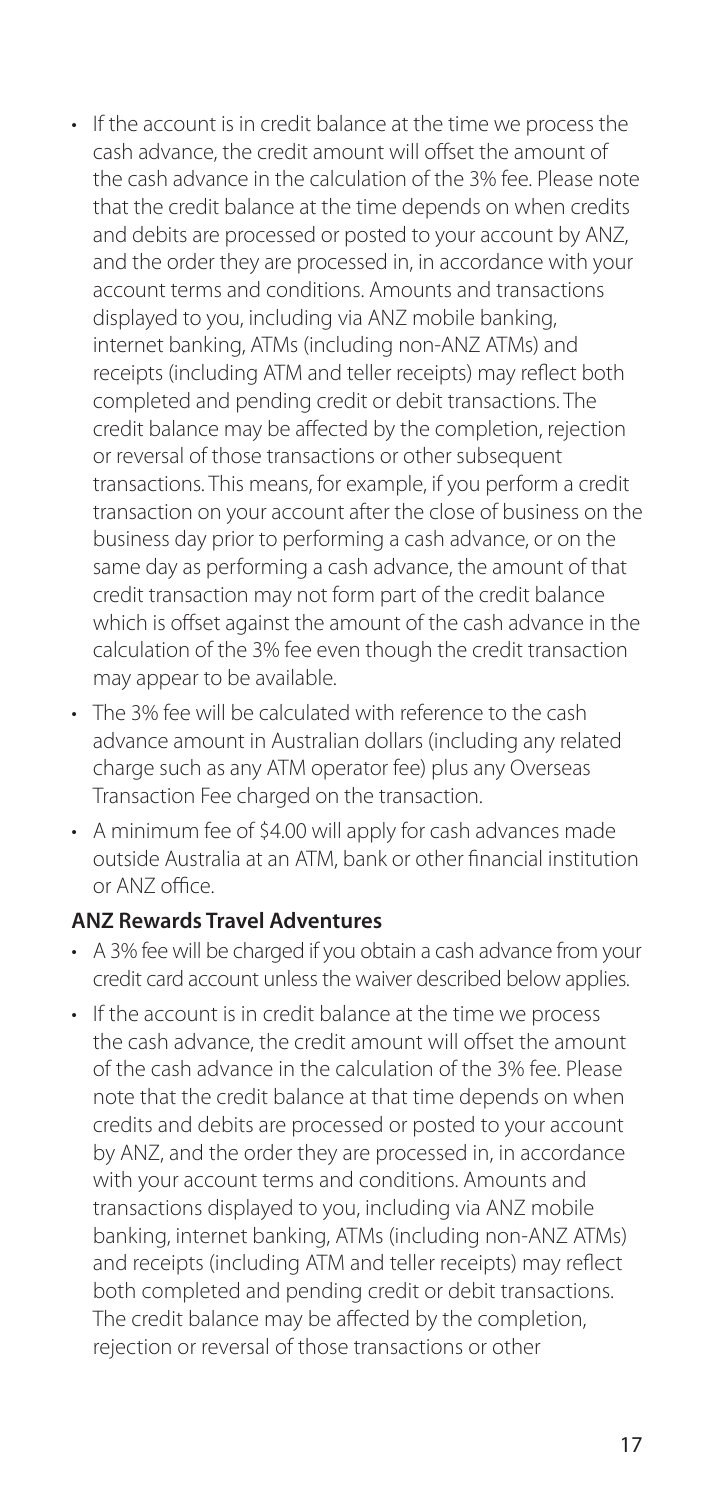<span id="page-17-0"></span>subsequent transactions. This means, for example, if you perform a credit transaction on your account after the close of business on the business day prior to performing a cash advance, or on the same day as performing a cash advance, the amount of that credit transaction may not form part of the credit balance which is offset against the amount of the cash advance in the calculation of the 3% fee even though the credit transaction may appear to be available.

- The 3% fee will be calculated with reference to the cash advance amount in Australian dollars (including any related charge such as any ATM operator fee).
- The cash advance fee will be waived if you use your credit card account to obtain actual cash from a branch or ATM located in a country outside Australia.
- If you use an ATM to obtain a cash advance, ATM operator fees may apply, regardless of whether the cash advance fee is charged.

#### **ANZ Visa PAYCARD and ANZ Rewards Visa PAYCARD Accounts**

| Type of transaction                                                   | Fee    |
|-----------------------------------------------------------------------|--------|
| Cash advance from an ANZ ATM<br>within Australia                      | \$0    |
| Cash advance from an ANZ branch<br>within Australia                   | \$1.25 |
| Cash advance from a non-ANZ ATM<br>or non-ANZ branch within Australia | \$1.25 |
| Cash advance from an ATM or bank overseas                             | ς4     |

### LATE PAYMENT FFE \$20

- Charged to your credit card account if the "Minimum Monthly Payment" plus any amount "Payable Immediately" shown on the statement of account is not paid by the "Due Date" shown on that statement.
- No Late Payment Fee will apply if you hold an ANZ Access Basic Account.
- Charged to ANZ Visa PAYCARD and ANZ Rewards Visa PAYCARD accounts if the "Minimum Monthly Payment" plus any amount "Payable Immediately" shown on the statement of account is not paid in full by the "Due Date" shown on that statement.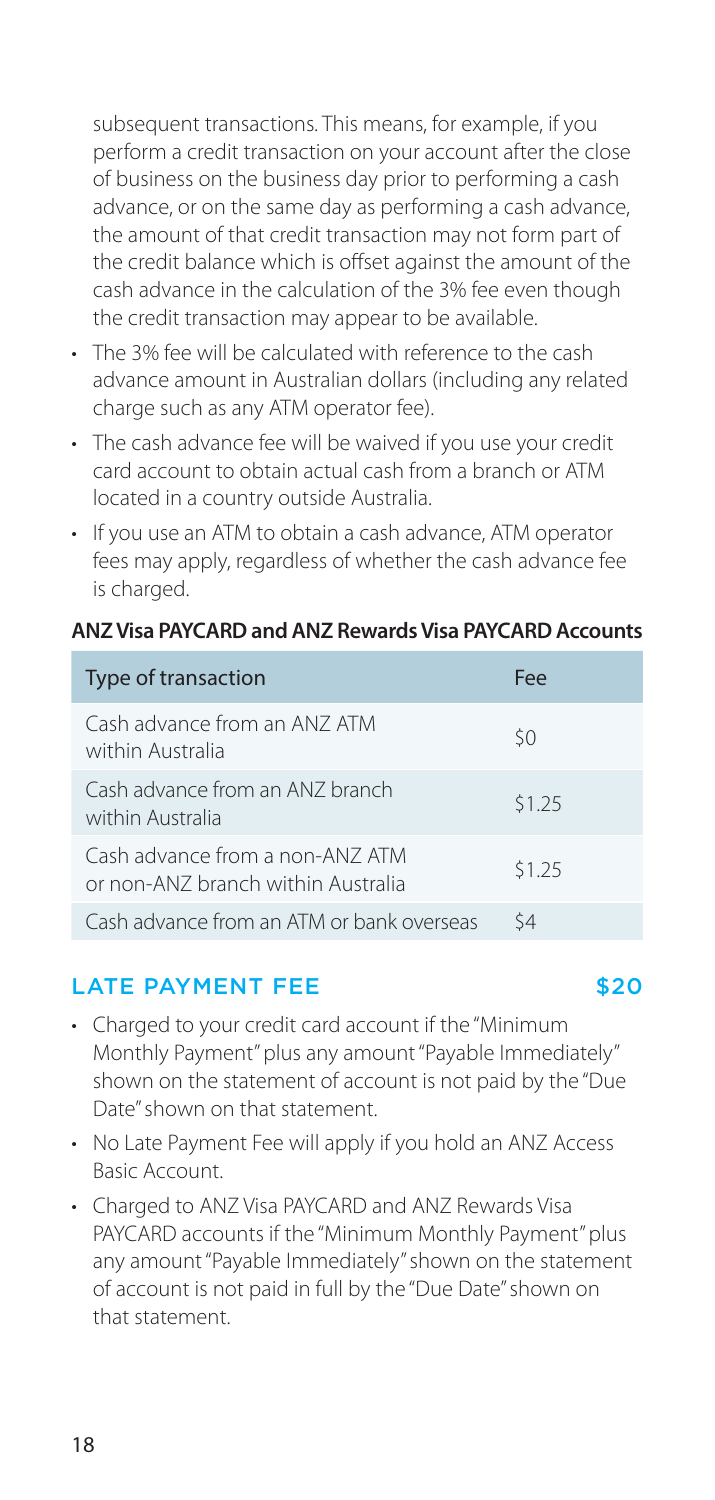### <span id="page-18-0"></span>OVERLIMIT FEE \$20

- A. Charged to your credit card account at the end of the "Statement Period" shown on the statement of account where:
- any type of debit is initiated on your credit card account that would cause you to exceed your credit limit during the Statement Period; and
- we agree to provide you with an Informal Overlimit amount to allow this debit to be charged to your credit card account; and
- we determine that:
	- (1) Your account was opened before 18 June 2012 and either:
		- a. you have not asked us to decline transactions (in most cases) that will take you over the credit limit; or
		- b. you previously asked us to decline the transactions referred to in (a), but have since asked us to approve these transactions where they meet ANZ's criteria by consenting to be charged an Overlimit Fee; or
	- (2) Your account was opened on or after 18 June 2012 and you have consented to be charged an Overlimit Fee.
- The Overlimit Fee (where payable) is charged at a maximum of once per statement period. Please refer to the ANZ Credit Cards Conditions of Use for information about Informal Overlimit amounts.
- B. You will not be charged an Overlimit Fee where ANZ provides you with an Informal Overlimit amount during the Statement Period and:
	- you hold an ANZ Access Basic Account; or
	- we determine that:
		- (1) Your account was opened before 18 June 2012 and you have asked us to decline transactions (in most cases) that will take you over the credit limit; or
		- (2) Your account was opened on or after 18 June 2012 and at the time the Informal Overlimit amount is provided you have not consented, or you have withdrawn your consent to being charged an Overlimit Fee (unless you are charged an Overlimit Fee in accordance with paragraph A in respect of an earlier Informal Overlimit amount).
- This fee does not apply to ANZ Visa PAYCARD and ANZ Rewards Visa PAYCARD accounts.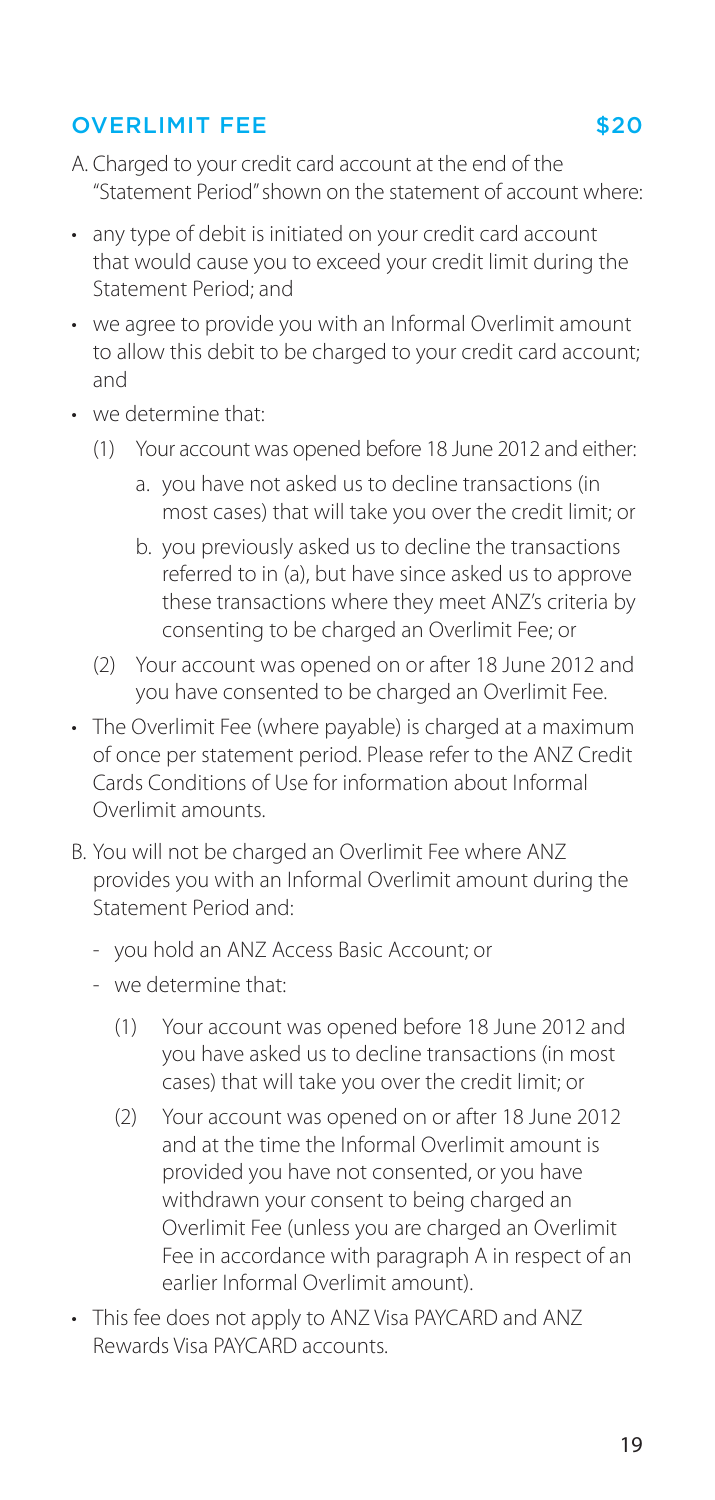### <span id="page-19-0"></span>BALANCE TRANSFER FEE

• A fee may apply to balances transferred from a non-ANZ credit, charge or store card to an ANZ credit card as part of a promotional offer. The applicable fee will be advised in the terms and conditions of the promotional offer.

### INSTALMENT PLAN FEE

• An Instalment Plan Fee may apply to promotional Instalment Plan offer(s) you and ANZ agree to apply to your credit card account in the future. The fee will be for a fixed amount or will be calculated as a percentage of the balance being enrolled on the Instalment Plan on your ANZ credit card. The applicable fee may vary depending on the terms of the promotional Instalment Plan offer. The applicable fee will be advised in the terms and conditions of the Instalment Plan.

# **ANZ LOAN ACCOUNTS**

### CAR LOANS

| <b>Loan Establishment Fee</b>                                                                                                                        | \$350                                                                                           |
|------------------------------------------------------------------------------------------------------------------------------------------------------|-------------------------------------------------------------------------------------------------|
| Loan Administration Charge                                                                                                                           | \$5 a month<br>(or an appropriate<br>proportion<br>for fortnightly<br>or irregular<br>payments) |
| Late Payment Fee<br>• We charge this for every month<br>during which all or part of the loan<br>repayment has been unpaid for<br>seven days or more. | \$20                                                                                            |

### INSTALMENT PLAN FEE

• An Instalment Plan Fee may apply to promotional Instalment Plan offer(s) you and ANZ agree to apply to your credit card account in the future. The fee will be for a fixed amount or will be calculated as a percentage of the balance being enrolled on the Instalment Plan on your ANZ credit card. The applicable fee may vary depending on the terms of the promotional Instalment Plan offer. The applicable fee will be advised in the terms and conditions of the Instalment Plan.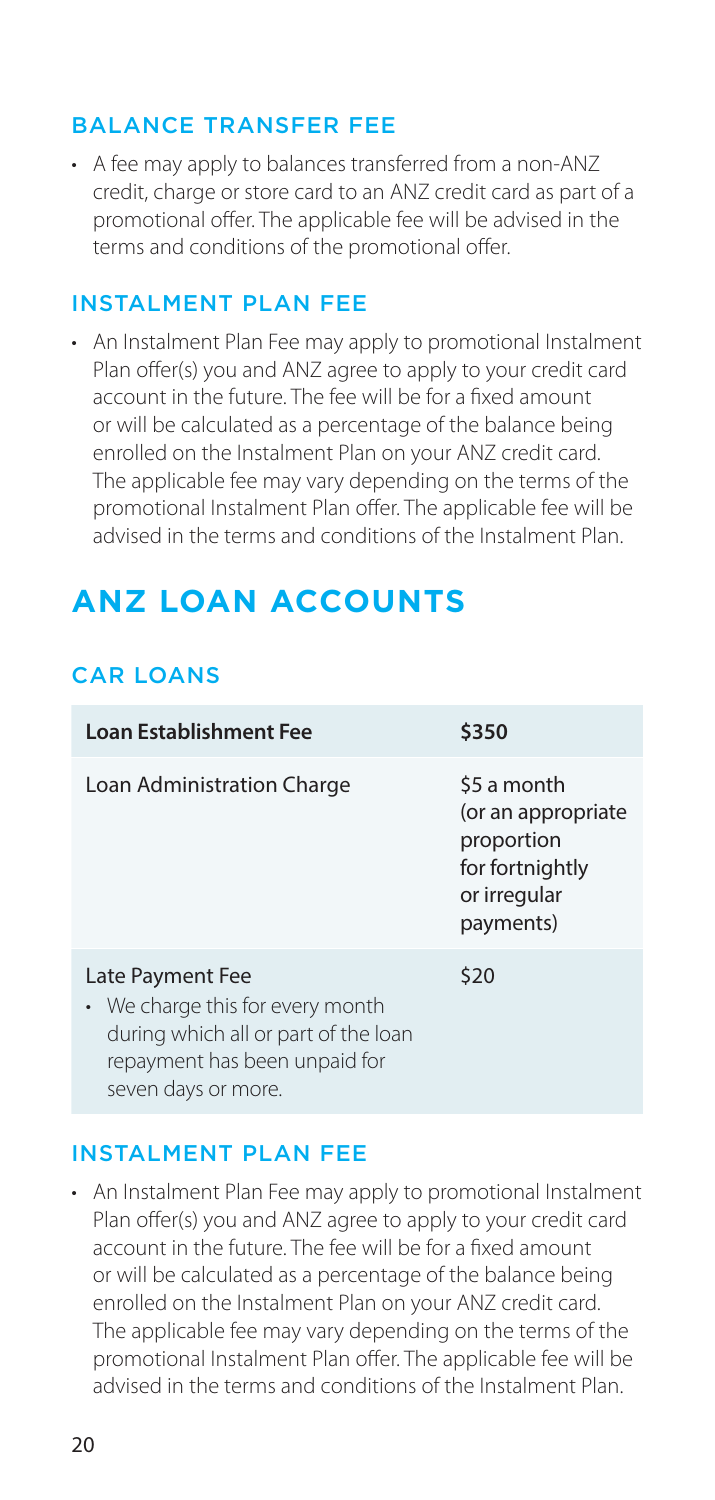### <span id="page-20-0"></span>PERSONAL LOANS

### **Loan Approval Fee**  • Payable for any approved application by you (as applicable): • for a new loan • to increase an existing loan amount • to change the security for an existing loan • to vary the term of an existing loan • to switch from a variable debit interest rate on an existing loan to a fixed debit interest rate, or vice versa • Payable at the time of first drawdown under a new loan or upon the relevant changes to an existing loan being entered into ANZ's systems **\$150 Loan Administration Charge**  • Debited to your account in arrears every three months from the date of first drawdown of your loan or, if we determine, from the date on which the most recently renegotiated **\$10 per month**

changes to your loan are entered in ANZ's systems, until the loan is closed

in ANZ's systems

• A pro rata amount is debited when the loan is repaid in full or when the debit cycle for the Loan Administration Charge is changed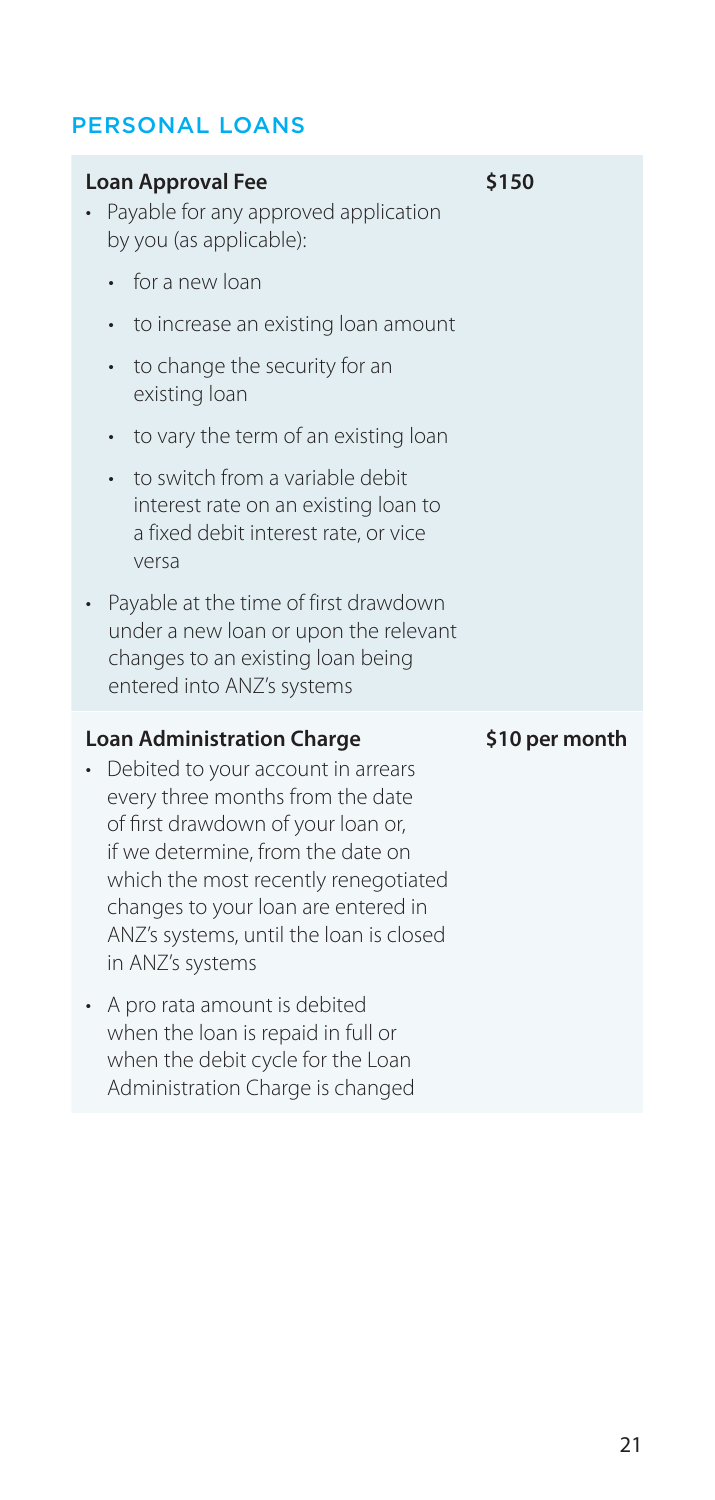# <span id="page-21-0"></span>**PERSONAL ACCOUNTS**

### PERSONAL ACCOUNTS NO LONGER OFFERED

|                                      | <b>Monthly Account</b><br><b>Service Fee</b><br>(see note 1) |
|--------------------------------------|--------------------------------------------------------------|
| ANZ Home Loan Interest Saver         | <b>Nil</b>                                                   |
| ANZ Home Equity Loan                 | Nil                                                          |
| <b>ANZ Equity Manager Account</b>    | Nil                                                          |
| <b>ANZ Access Select</b>             | \$2                                                          |
| ANZ Prime Cash Management<br>Account | Nil                                                          |
| <b>ANZ Passbook Savings</b>          | \$6 (see note 2)                                             |
| <b>ANZ Access Limited</b>            | \$6                                                          |

- Note 1 the cycle for charging the Monthly Account Service Fee, and for assessing the number of included ANZ Transactions that apply to your account and the number of additional ANZ Transactions on your account for which Additional Transaction Fees may be charged, is explained under Fee Charging Date on pages 8-9 of this booklet.
- Note 2 the Monthly Account Service Fee will be charged for a cycle only if the account closing balance is below the minimum balance specified for your account on any day during that cycle.
- Note 3 a minimum balance of \$5,000 is required for an offset amount to accrue for a particular day – see the 'ANZ Saving & Transaction Products Terms and Conditions' booklet for details.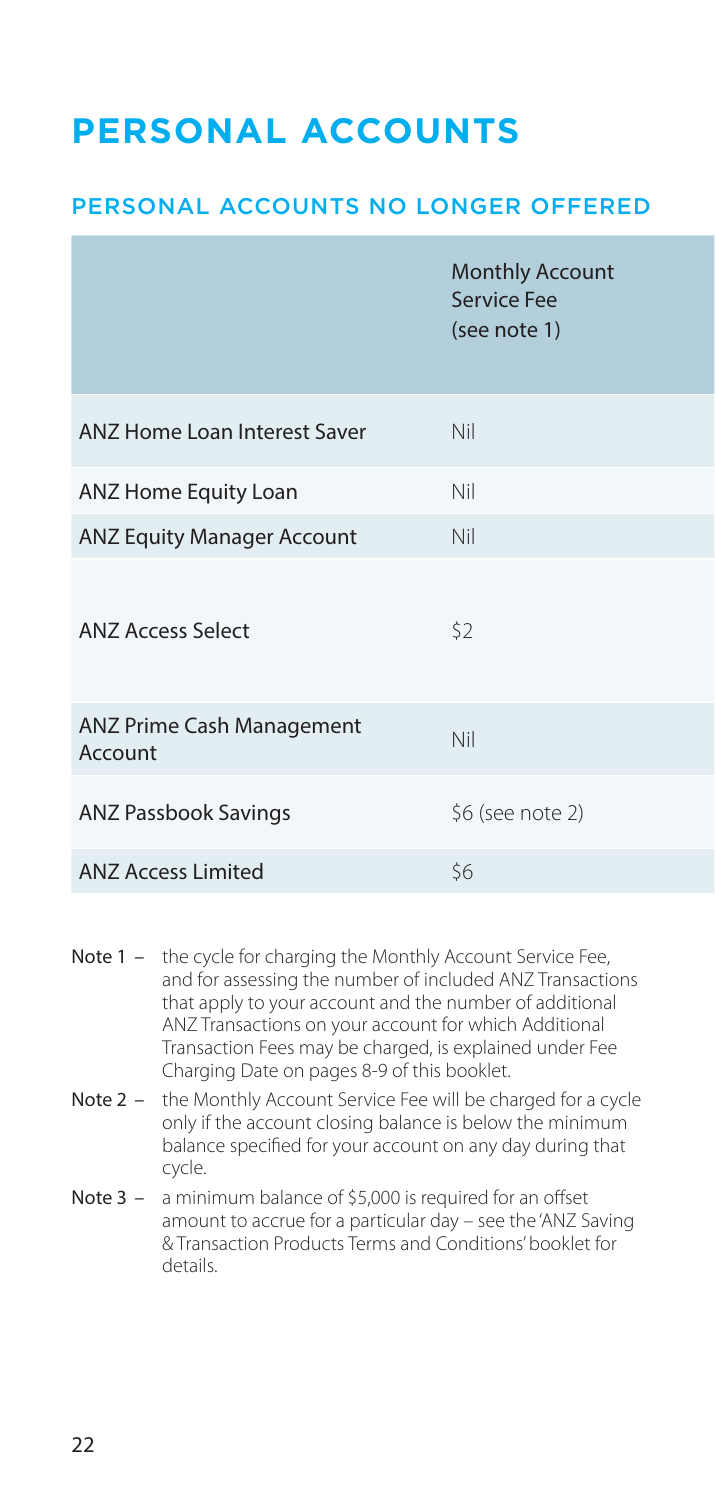| <b>Minimum</b><br>balance      | Included monthly<br><b>ANZ Transactions</b><br>(see notes 1 and 4)                | Additional<br>Transaction<br>Fees per ANZ<br><b>Transaction type</b><br>(see notes 1 and 4) |
|--------------------------------|-----------------------------------------------------------------------------------|---------------------------------------------------------------------------------------------|
| Does not apply<br>(see note 3) | Unlimited                                                                         | <b>Nil</b>                                                                                  |
| Does not apply                 | Unlimited                                                                         | Nil                                                                                         |
| Does not apply                 | Unlimited                                                                         | <b>Nil</b>                                                                                  |
| Does not apply                 | Unlimited Internet<br><b>Banking Transactions</b><br>6 Electronic<br>Transactions | Staff Assisted \$2.50<br>Electronic 50 cents<br>Cheque 50 cents                             |
| \$5,000                        | Unlimited                                                                         | Nil                                                                                         |
| \$2,000                        | 2 (Unlimited with<br>Seniors' Privilege)                                          | Staff Assisted \$2.50                                                                       |
| Does not apply                 | Unlimited                                                                         | Nil                                                                                         |

Note 4 – a reference to an ANZ Transaction being 'included' indicates that the ANZ Transaction is not subject to an Additional Transaction Fee only. While an ANZ Transaction may not attract an Additional Transaction Fee, it may still attract one or more of the fees and charges listed on pages 11-13 of this booklet or in any of the other terms and conditions for your account. Except as otherwise noted, those other fees and charges are separate from, and apply in addition to, any Additional Transaction Fee.

> The terms and conditions of your account determine what types of transactions may be conducted on your account. Not all ANZ Transactions or other transaction types are permitted on all accounts.